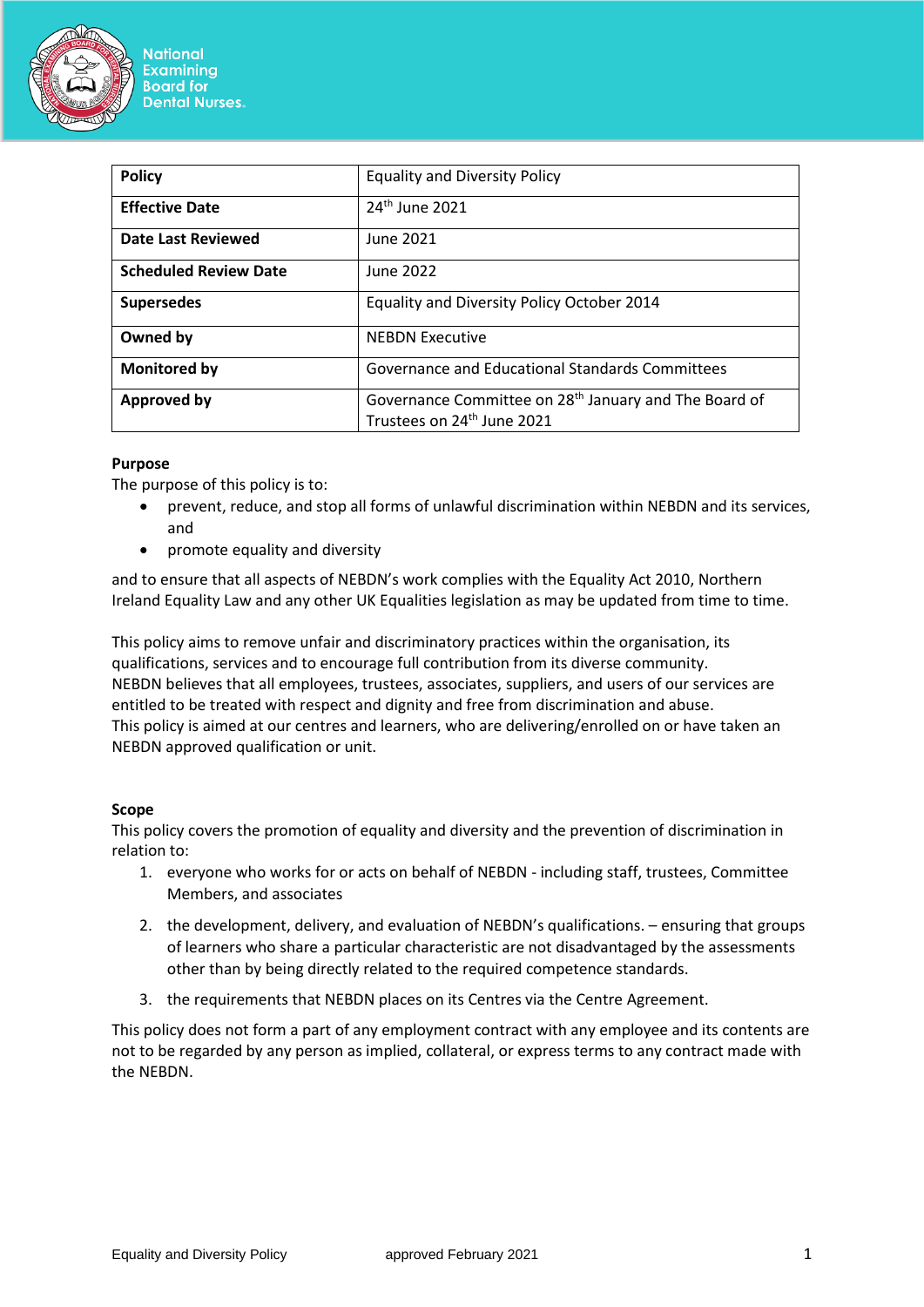

#### **Centre responsibility**

It's important that your staff involved in the delivery of our qualifications and your learners are fully aware of the contents of the policy (e.g. via their induction when first embarking on NEBDN qualifications).

NEBDN reserves the right to amend and update this policy at any time.

We'll review the policy annually and revise it as and when necessary, in response to customer and learner feedback, changes in our practices, actions from the regulatory authorities or external agencies or changes in legislation.

## **Policy statement**

NEBDN is committed to actively opposing all forms of discrimination and promoting equality and diversity.

NEBDN aims to achieve a working and assessment environment which provides equality of opportunity and freedom from unlawful discrimination on the grounds of: race, sex, pregnancy, and maternity, marital or civil partnership status, gender reassignment, disability, religion or beliefs, age, or sexual orientation.

Specifically, our policy is that in relation to:

- 1. our people (staff, trustees, and associates) will work in accordance with the organisation's policies and procedures:
	- a. Promoting equality of opportunity and anti-discriminatory practice. NEBDN is committed to incorporating specific and appropriate duties in respect of implementing the equal opportunities policy into job descriptions and work objectives of all staff.
	- b. to provide equality training and guidance at induction and throughout their time working for NEBDN. NEBDN will provide equality training and guidance as appropriate to our staff; including as part of staffs' induction training as well as further on-going courses as identified via our internal staff performance review arrangements.
	- c. to ensure that staff performance and actions comply with all Equality and Diversity Laws
	- d. to have the ability to collect information on diversity, requests for reasonable adjustments and incidents of concern, only where appropriate and with explicit consent, in relation to this policy so that we can take action to address any shortfalls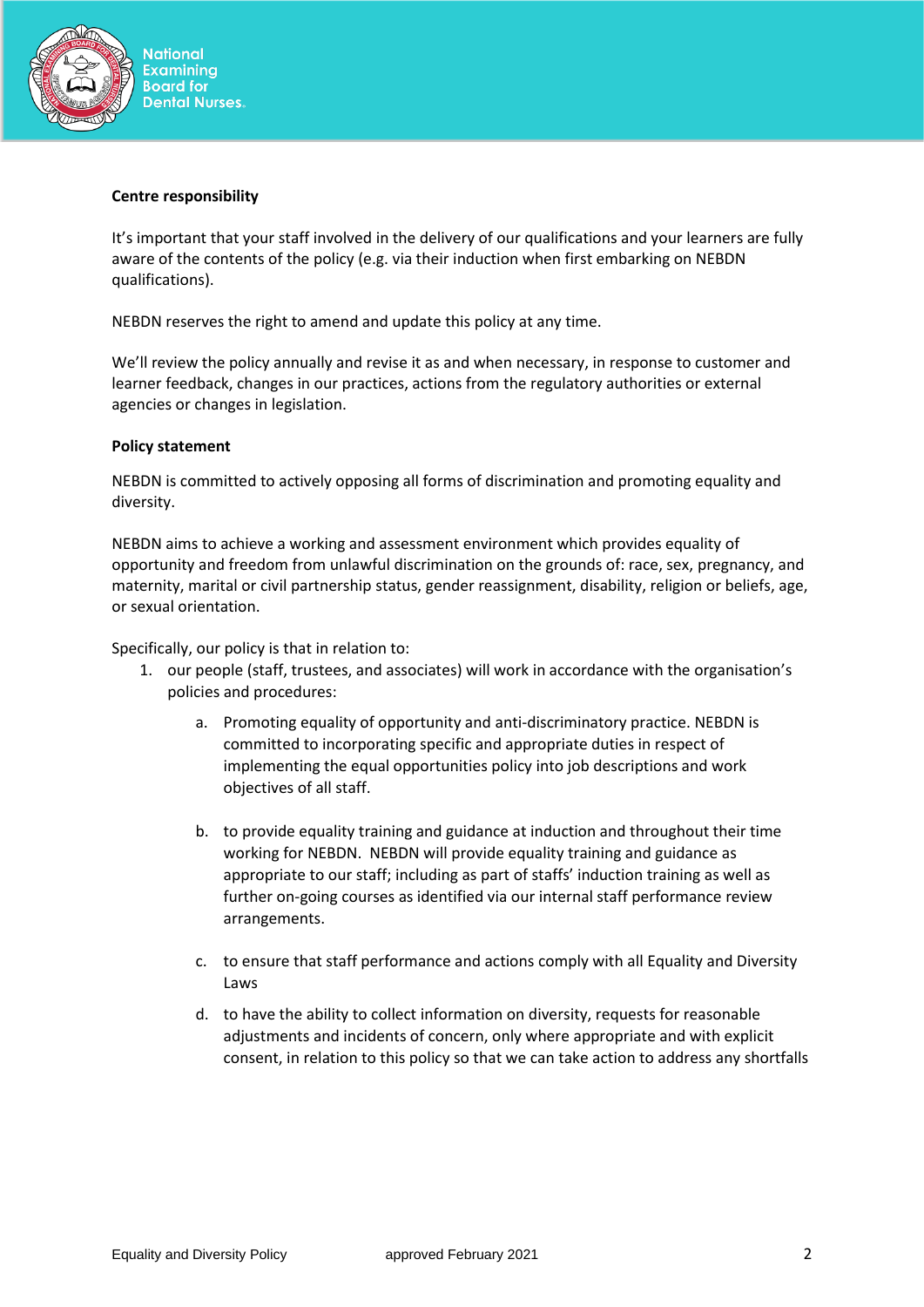

- 2. our qualifications and assessments:
	- a. will ensure that there are no features that could disadvantage any groups of learners that share a particular characteristic or barriers to entry other than those directly related to the purpose of the units or qualifications and the competence standards required
	- b. will state the nature of any such features or barriers and justify the inclusion of any such requirements that create the barrier in terms of why they are required for the particular unit or qualification
	- c. may, as part of learner registration and certification processes for qualifications and units, collect requests for special considerations, reasonable adjustments and feedback from learners and centres
- 3. our centres are:
	- a. expected to enable learner to have equal access to training and assessment for qualifications irrespective of their sex, marital status, age, religion, colour, race, nationality or ethnic origin or disability
	- b. expected to deliver training and assessment without discrimination either directly, or indirectly or as a result of pressure from other bodies
	- c. required to have in place a policy to promote equality and diversity and will make learners aware of their policy on Equality & Diversity, potentially as part of learner induction onto an NEBDN course
	- d. monitored and quality assured that such arrangements are in place, are applied and are effective
	- e. will consider issues of inequality and discrimination made by a learner about a centre when they have not been able to satisfactorily resolve the issue themselves. Learners can use NEBDN's Appeals Policy which sets out the arrangements outlined for doing this.
	- f. This policy should apply to all satellite/associated venues and there should be arrangements in place to monitor its application and effectiveness.

NEBDN is committed to complying with all current and relevant legislation and, which at the time of writing includes, but is not limited to the Equality Act 2010 and Northern Ireland Equality Law and monitoring the success of arrangements made.

As part of the learner registration and certification processes for qualifications and units NEBDN may collect information on diversity, requests for special considerations, access arrangements and feedback from learners, centres, and other stakeholders.

All relevant issues identified that suggests that our provision or services may have unnecessarily impacted on learners will be reported back to our Senior Management Team who will be responsible for ensuring that relevant staff introduce, as appropriate, amendments to provision and/or services where necessary and in accordance with our documented procedures for developing and reviewing units and qualifications.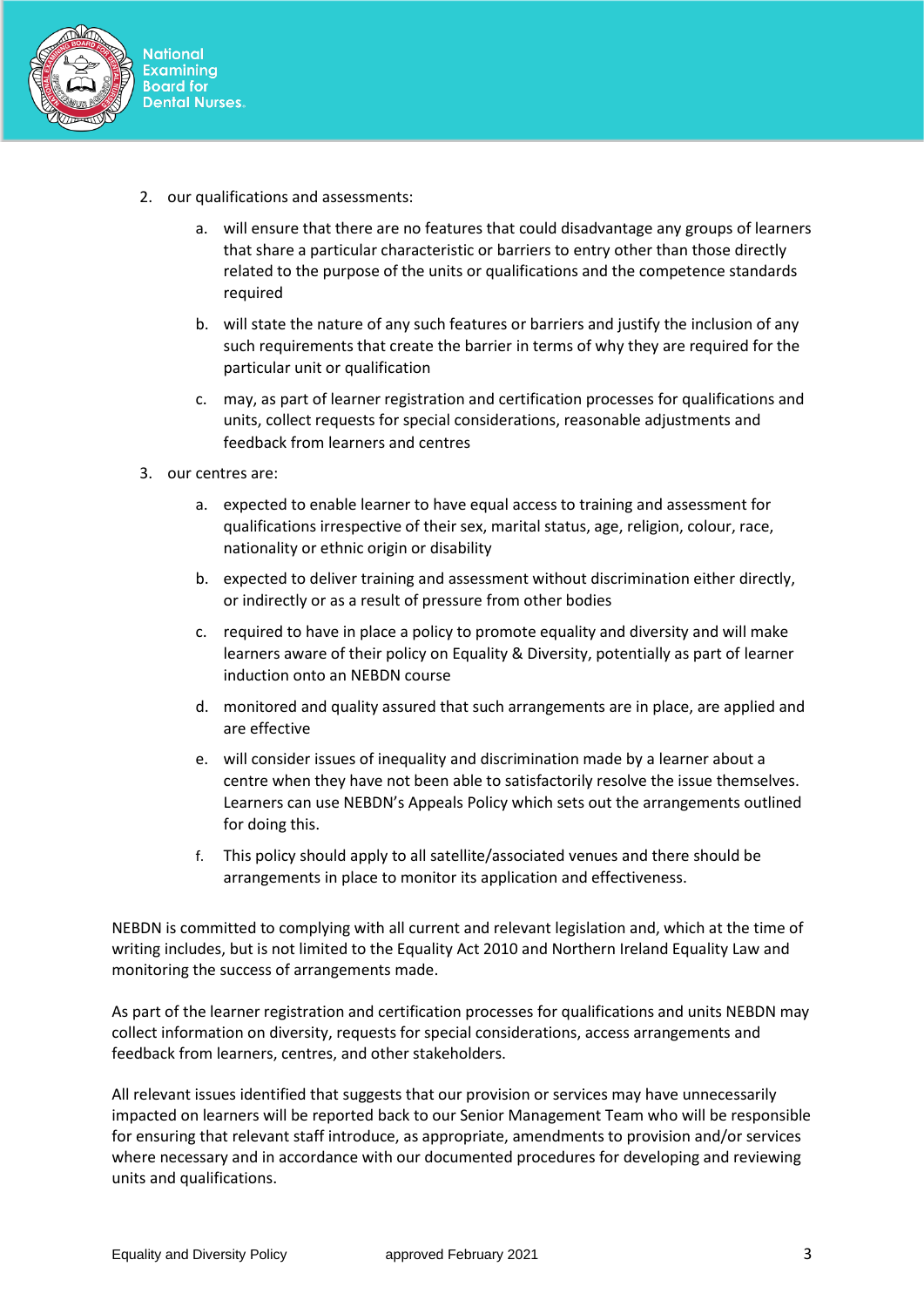

Details of our ongoing reviews will be made available to the qualification regulators upon request.

## **Definitions**

The Equality Act 2010 harmonised and replaced previous legislation (such as the Race Relations Act 1976 and the Disability Discrimination Act 1995). The Equality Act ensures consistency in making workplaces fair environments, providing education and training that is fair and complies with the law.

The Equality Act 2010 covers the same groups that were protected by previous equality legislation – age, disability, gender reassignment, race, religion or belief, sex, sexual orientation, marriage and civil partnership and pregnancy and maternity. The Act refers to these as 'protected characteristics'. Some protected characteristics are given extended protection under the Equality Act. The detail of the protected characteristics and the different forms of discrimination are set out below for ease of reference.

| <b>Discrimination</b> | Discrimination is unequal or differential treatment which leads to one person being        |
|-----------------------|--------------------------------------------------------------------------------------------|
|                       | treated more or less favourably than others are, or would be, treated in the same or       |
|                       | similar circumstances on the grounds of race, sex, pregnancy, and maternity, marital       |
|                       | or civil partnership status, gender reassignment, disability, religion or beliefs, age, or |
|                       | sexual orientation.                                                                        |

### *Types of discrimination*

| <b>Direct</b>            | someone is treated less favourably than another because of their protected                                                                                                                                                                                                                                                   |
|--------------------------|------------------------------------------------------------------------------------------------------------------------------------------------------------------------------------------------------------------------------------------------------------------------------------------------------------------------------|
| discrimination           | characteristic                                                                                                                                                                                                                                                                                                               |
| Associative              | direct discrimination against someone because they associate with another person                                                                                                                                                                                                                                             |
| discrimination           | who possesses a protected characteristic                                                                                                                                                                                                                                                                                     |
| <b>Discrimination by</b> | direct discrimination against someone because others think they possess a protected                                                                                                                                                                                                                                          |
| perception               | characteristic                                                                                                                                                                                                                                                                                                               |
| <b>Indirect</b>          | can occur when certain requirements, policies, conditions, or practices, that apply to                                                                                                                                                                                                                                       |
| discrimination           | everyone disadvantages those with a particular protected characteristic                                                                                                                                                                                                                                                      |
| Harassment               | when a person is subjected to unwanted conduct that has the purpose or effect of<br>violating their dignity or creating an intimidating, hostile, degrading, humiliating or<br>offensive environment. Employees can now complain of behaviour they find<br>offensive even if it is not directed at them.                     |
| Harassment by a          | employers are potentially liable for harassment of their staff by people they do not                                                                                                                                                                                                                                         |
| third party              | employ.                                                                                                                                                                                                                                                                                                                      |
| <b>Bullying</b>          | Bullying at work is where someone is intimidated, often in front of colleagues. In<br>many instances it occurs where the victim is in a less senior position but can be<br>between peers. It is often linked to harassment where someone's behaviour is<br>offensive, for example, where sexual or racist comments are made. |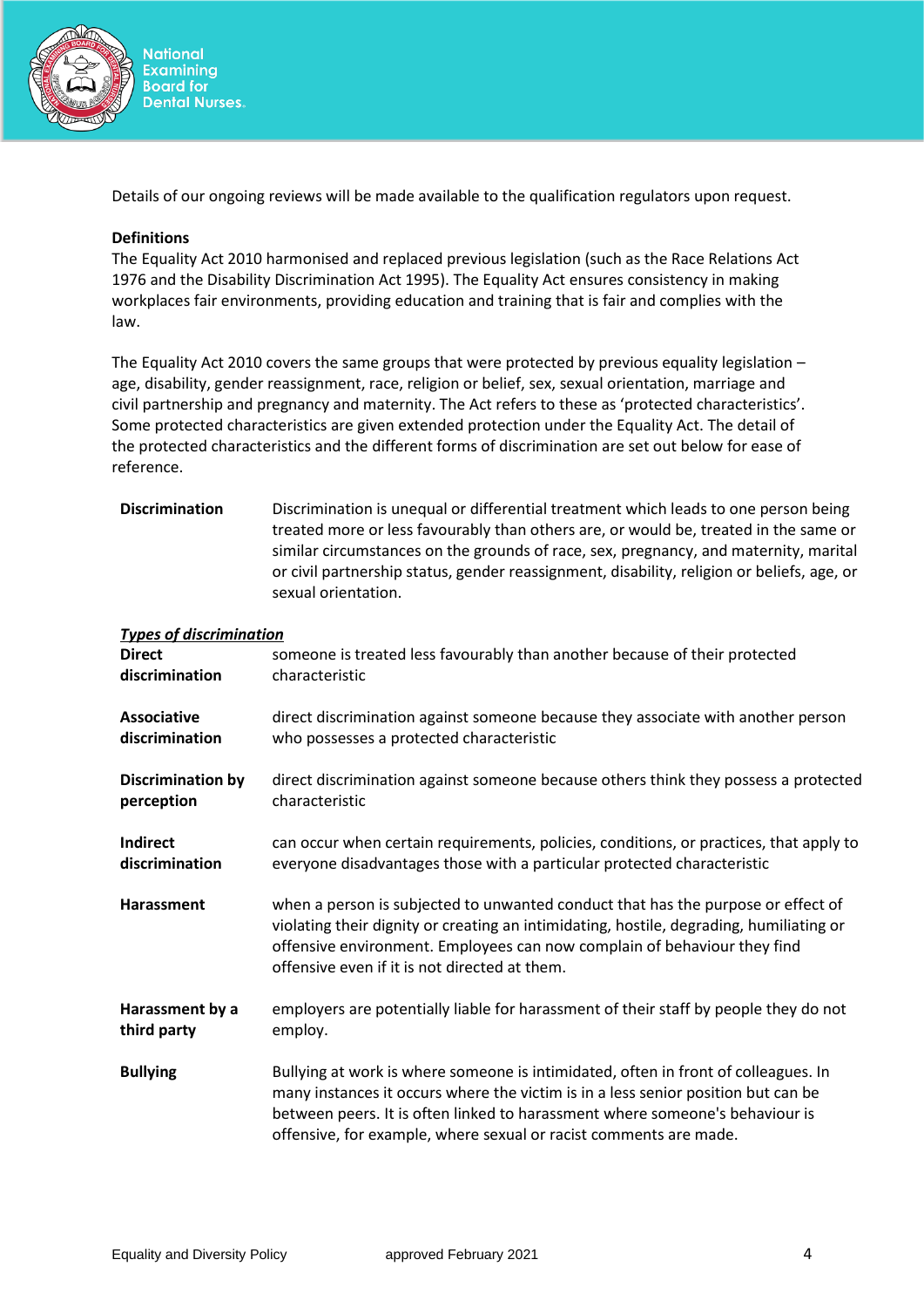

National<br>Examining<br>Board for<br>Dental Nurses.

| <b>Victimisation</b> | when a person is treated less favourably or badly because they have made or |
|----------------------|-----------------------------------------------------------------------------|
|                      | supported a complaint or grievance under the Equality Act 2010.             |

#### *Unlawful Reasons for Discrimination*

| <b>Sex</b>                | This covers sex, marital status, civil partnership, pregnancy or maternity, gender<br>reassignment or transgender status. A person must not be treated less favourably on<br>any of these grounds. This applies to men, women and those undergoing or intending<br>to undergo gender reassignment.<br>Sexual harassment of men and women can be found to constitute sex discrimination.<br>For example, asking a woman during an interview if she is planning to have any<br>(more) children, or what arrangements has she made for childcare, would constitute<br>discrimination on the ground of gender.                                                                                                                                                                                                                                                                                                                                                                                                                                                                                                                                  |
|---------------------------|---------------------------------------------------------------------------------------------------------------------------------------------------------------------------------------------------------------------------------------------------------------------------------------------------------------------------------------------------------------------------------------------------------------------------------------------------------------------------------------------------------------------------------------------------------------------------------------------------------------------------------------------------------------------------------------------------------------------------------------------------------------------------------------------------------------------------------------------------------------------------------------------------------------------------------------------------------------------------------------------------------------------------------------------------------------------------------------------------------------------------------------------|
| Age                       | A person must not be treated less favourably because of their age. This applies to<br>people of all ages whether young or old. It does not apply when calculating<br>redundancy payments, which are based on a statutory minimum scale.                                                                                                                                                                                                                                                                                                                                                                                                                                                                                                                                                                                                                                                                                                                                                                                                                                                                                                     |
| <b>Disability</b>         | A disabled person must not be treated less favourably than a non-disabled person at<br>all stages of employment, from recruitment through to termination, or in education<br>and training. Reasonable adjustments must be made to ensure that the disabled<br>person has as much access to any services and ability as a non-disabled person.<br>Reasonable Adjustments<br>Employers, and education and training providers, have a duty to make reasonable<br>adjustments to facilitate the employment or education of a disabled person. This<br>may include adjustments to premises, equipment or working practices. Some<br>examples are:<br>re-allocating some or all a disabled employee's duties<br>transferring a disabled employee to a role better suited to their disability<br>٠<br>relocating a disabled employee to a more suitable office or workstation<br>$\bullet$<br>giving a disabled employee time off work for medical treatment or rehabilitation<br>٠<br>providing training or mentoring for a disabled employee<br>supplying or modifying equipment, instruction, and training manuals for disabled<br>individuals. |
|                           | In essence, an organisation should make any other adjustments that it considers<br>reasonable and necessary, provided such adjustments are within their financial<br>means and feasibility. The Senior Management Team have collective responsibility for<br>Equality & Diversity; any employee who has a disability and feels that any such<br>adjustments could be made by the organisation can contact any SMT member.                                                                                                                                                                                                                                                                                                                                                                                                                                                                                                                                                                                                                                                                                                                   |
| Race                      | This covers race, the colour of skin, nationality, or ethnic origin. A person must not be<br>treated less favourably than another person on any of these grounds.                                                                                                                                                                                                                                                                                                                                                                                                                                                                                                                                                                                                                                                                                                                                                                                                                                                                                                                                                                           |
| <b>Sexual Orientation</b> | A person must not be treated less favourably because of their sexual orientation. For<br>example, you cannot refuse to employ a person just because he or she is homosexual,<br>heterosexual, or bisexual.                                                                                                                                                                                                                                                                                                                                                                                                                                                                                                                                                                                                                                                                                                                                                                                                                                                                                                                                  |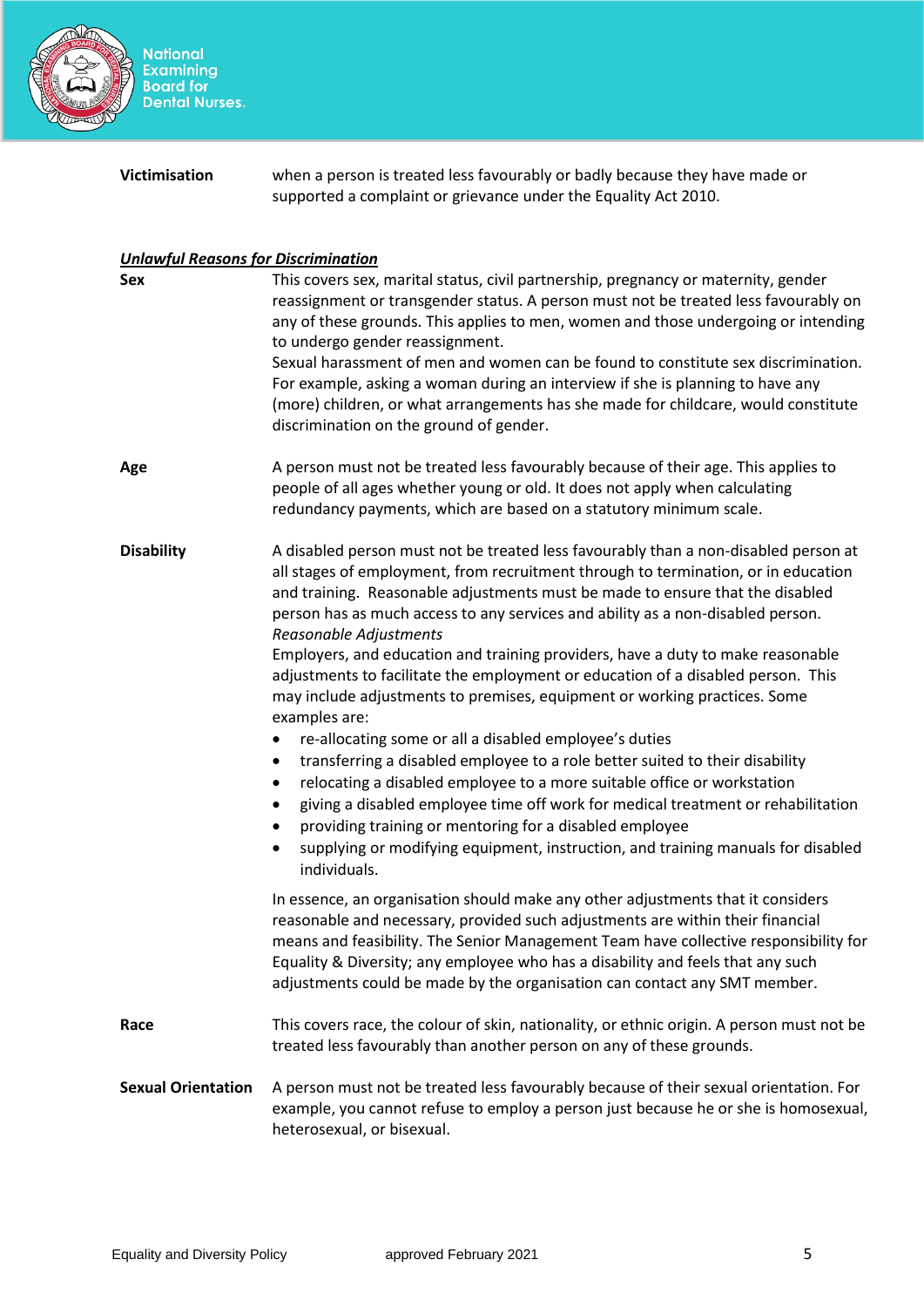

# **Religion or Belief** A person must not be treated less favourably because of their religious beliefs or their religion or their lack of any religion or belief.

# **Responsibilities**

The NEBDN Board of Trustees has overall responsibility for the effective operation of this policy and for ensuring compliance with the law relating to equality, diversity, and discrimination. Day-to-day operational responsibility for this policy has been delegated to the Chief Executive who is responsible and accountable for:

- a. promoting equality and diversity within the workplace and the services which the organisation offers
- b. incorporating specific and appropriate duties relating to equality and into job and role descriptions and staff work objectives
- c. ensuring that equality and diversity training and guidance is included at induction and at regular intervals for everyone who works for NEBDN (i.e. staff, trustees, and associates)
- d. ensuring appropriate action is taken in any case where staff actions or behaviour is not to the required standard.
- e. the collection of information about and requests for reasonable adjustments and incidents of concern relating to staff and associates, so that action can be taken to address any shortfalls
- All managers and team leaders employed by NEBDN or acting as an associate must:
	- a. set an appropriate standard of behaviour
	- b. lead by example
	- c. ensure that those they manage adhere to the policy and promote our aims and objectives regarding equal opportunities.

All employees, trustees, associates, subcontractors, and agents of NEBDN are required to act in a way that does not subject any other employees or service users to direct or indirect discrimination, harassment, or victimisation on the grounds of their race, sex, pregnancy, or maternity, marital or civil partnership status, gender reassignment, disability, religion or beliefs, age, or sexual orientation. The co-operation of all employees, trustees and associates is essential for the success of this policy. Employees may be held independently and individually liable for their discriminatory acts by the NEBDN and may in certain instances be ordered by an Employment Tribunal to pay compensation to the person who has suffered as a result of discriminatory acts.

The Senior Management Team (SMT) will specifically be responsible and accountable for:

- a. planning, delivering, monitoring, and evaluating the delivery of assessment and awarding by NEBDN and training delivered by Centres in a manner which promotes equality and diversity and reduces discrimination
- b. Investigating data and information that suggests our provision or services may have unnecessarily impacted on learners and ensuring that relevant staff introduce, as appropriate, amendments to provision and/or services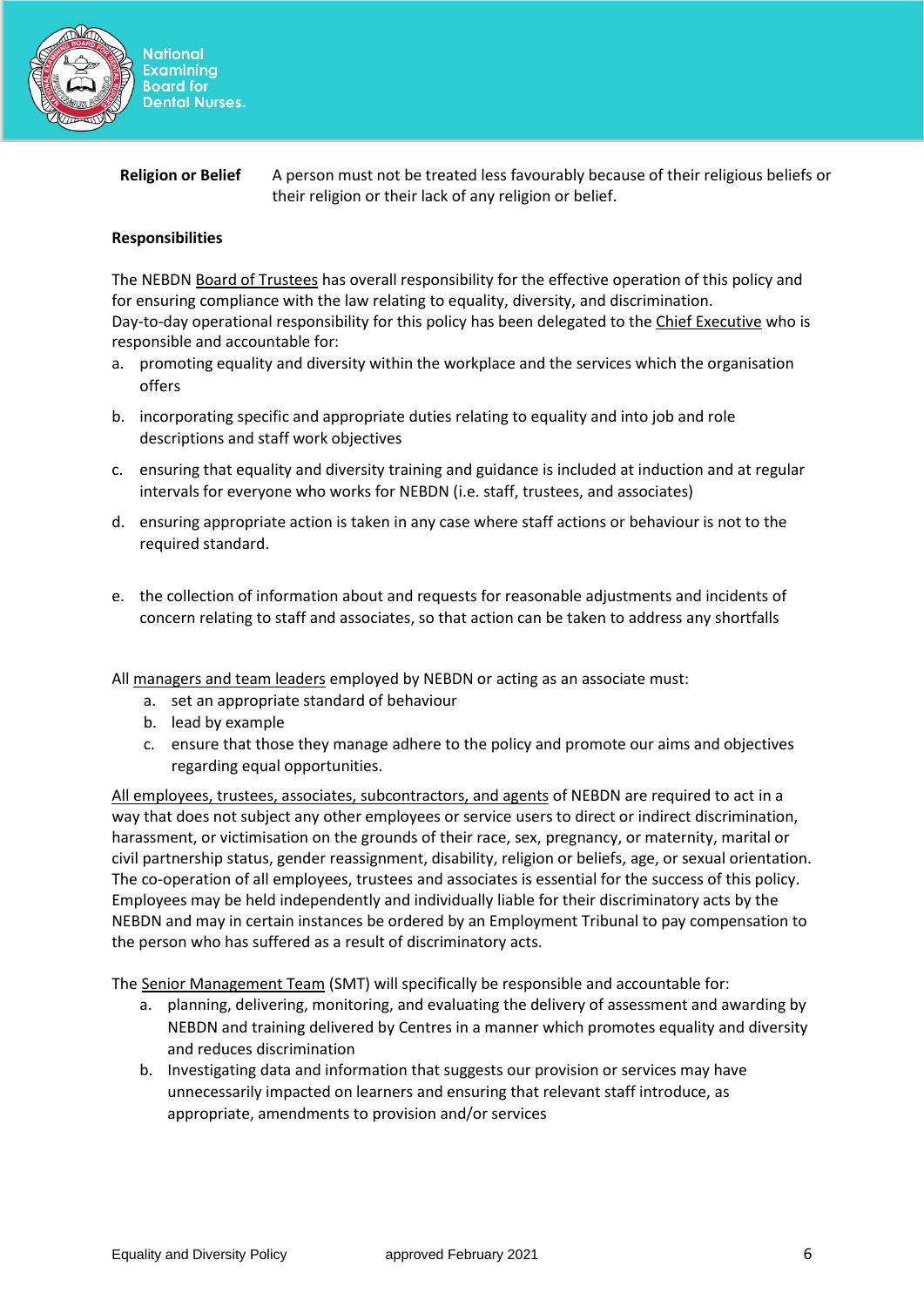

- **National Examining Board for Dental Nurses.**
- c. improving our documented procedures for developing and reviewing units and qualifications.
- d. the development of assessments and qualifications in manner which promotes equality and diversity and reduces discrimination
- e. making evidence and findings available to qualification regulators upon request

The Education and Standards Committee (ESC) will:

- 1. ensure that the NEBDN staff team and the qualification committees which they work with are aware that the way in which curriculum, syllabi and assessment are written can be discriminatory and if necessary, organising additional training in this regard or intervening to ensure that this does not happen
- 2. gather and analyse timely information on any reports, concerns, or incidents of discrimination in curriculum, syllabi, assessment, and the conduct of examinations to determine the appropriate course of action
- 3. ensure that the Education Standards to which centres must adhere promote equality and diversity and reduce discrimination and that there are appropriate quality assurance and control mechanisms in place to action if there are issues
- 4. Regularly review the policy as part of NEBDN's self-evaluation arrangements taking into account centre and learner feedback, changes in practice, actions of the regulatory authorities or other relevant external agencies, or changes in legislation
- 5. make recommendations for revisions to the policy and advise the Governance Committee and the Board of these necessary revisions.

The Governance Committee has the responsibility for reviewing this policy every two years and for reporting to the Board of Trustees that this has been done and recommending any changes to the policy. Recommendations for change should be reported to the Governance Committee.

### **References**

- NEBDN Bullying and Harassment Policy
- NEBDN Learner Conduct Policy
- . NEBDN Complaints Policy
- NEBDN Disciplinary Policy
- NEBDN Recruitment and Management of Examiners Policy
- NEBDN Extenuating Circumstances Policy
- NEBDN Grievance Policy
- NEBDN Learning and Development policy
- NEBDN Performance Review and Appraisal policy
- NEBDN Reasonable Adjustments Policy
- NEBDN Recognition of prior learning policy
- NEBDN Recruitment, selection, induction, and probation policy
- NEBDN Social Media Policy
- NEBDN Standards of performance and conduct
- NEBDN Trustee Recruitment and Development Policy
- NEBDN Ofqual General Conditions of Recognition [\(http://ofqual.gov.uk/\)](http://ofqual.gov.uk/)